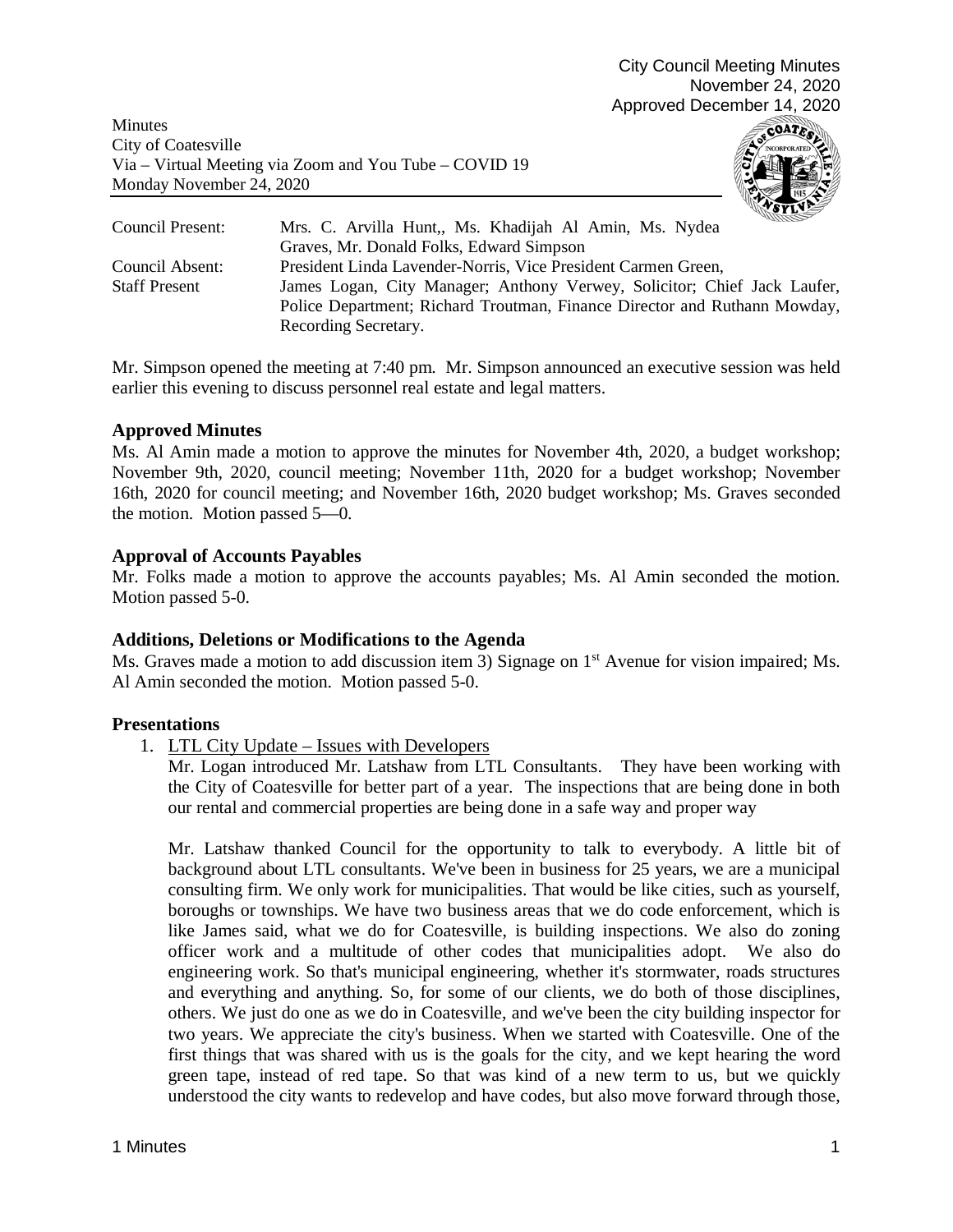# City Council Meeting Minutes November 24, 2020 Approved December 14, 2020

you know, reasonably and quickly, the city wanted good customer service and the city wanted to have a code program that was reasonable user-friendly and provided for public health, safety, and welfare. So that's what LTL is all about is taking your codes and your regulations, working with your staff and your structure and implementing a code program that tries to do all those things. It not easy, but we partner with the city and the city staff and, and are trying hard to do what the city wants. The service to Coatesville was customized. We took what the city wanted to do with code staff and how you wanted to apply it, and we have molded our staff and our work to blend into the city framework. The city wanted dedicated code officers to do different things. So, we have met that and exceed it. The way we operate as the city requested, we really have like four things going on. We have office hours at the city office three days a week, and Matt, is our person who attends those office hours and works closely with Steve Dobson, Stacy and James. We have rental and resale inspections that are done two days a week. So many days there's like 10 to 15 inspections that go on with rental units at resales. Bill Horn does that work. David Wallace and assorted commercial inspectors handle do the residential and commercial building inspections. so again, we've tailored our program to meet the time demands and the framework that the city wants There is still some challenges in front of us as with any community that wants to redevelop. We have done a lot of improvements with the things that we've been told to do. However, there are still some developers, some applicants, some contractors that don't always follow the proper steps. We work closely with Mr. Dobson and Mrs. James and the team to work with those, those entities. At times there's some construction that's done without permits, some applicants may come in and say, I want a certificate of occupancy and we've discovered they haven't called in for inspections. We have to work with those people and try to educate them, get them up to speed so that moving forward, there are aware of the city's framework and herding program. LTL cannot inspect walls that are finished, or we can't inspect concrete that's poured. It makes our job difficult to certify, issue certificates of occupancy and get people into their structures if they're not following the steps of the program. So again, we're working closely with Mr. Dobson and Mrs. James to overcome those hurdles, to educate developers and communicate. Um, but again, it's, it's all in the name of the city's redevelopment and the health, safety, and welfare. We continue to work with the city to improve services. And I know the city has a new software program for code enforcement, other things that's going to be implemented. There are team meetings with applicants that are held and every effort is made to let that applicant know upfront as soon as possible. What are the steps with the city regulations that have to be stepped through? And we're the code official. But many times, we see that, you know, it's not just the code work, it starts with the zoning ordinance, the building code, maybe subdivision and land development regulations, there's streets and sidewalks that might have to be improved, maybe there's historic resources, a stormwater flood, plain regulations. So many times, when we have these team meetings with applicants, there's some of these other items other than building codes that the applicants have to tackle first and, and to come into compliance with.

## **Discussion Items**

1. Meeting Minutes

There was no discussion on the minutes.

2. Food Bank

Mr. Logan informed Council of the request from the Food Bank to move to the Third Avenue lot. The City of Coatesville has partnered with the food bank for a number of years. The food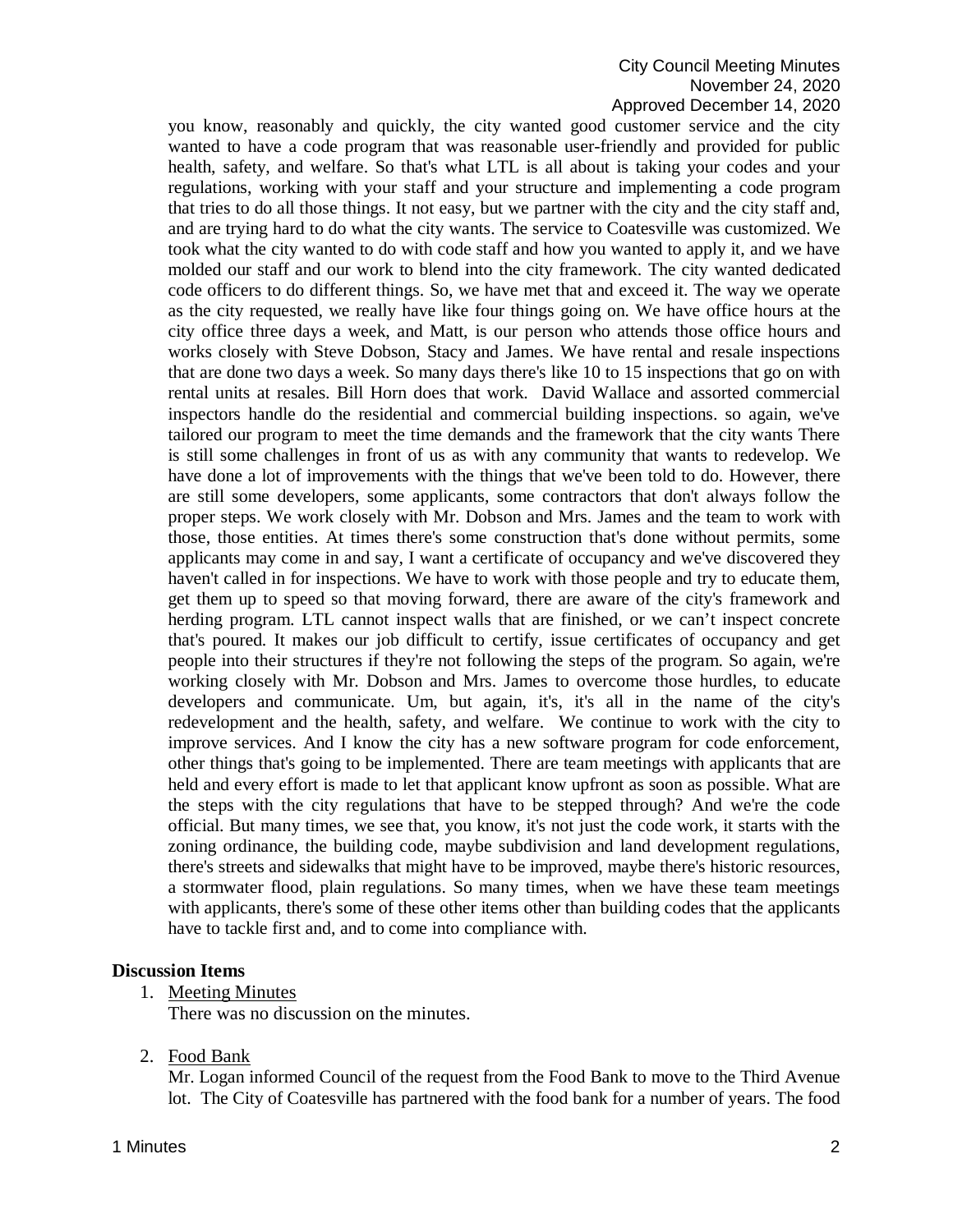bank has a variety of offerings here in the city, some of the cup boards, as well as the fresh to you truck, beginning in January. The letter from the food bank is included in your packets. Beginning In January, from January 25th to April 2nd, the food bank is requesting to relocate their truck from the current location, which is the library right off of Lincoln Highway down to Third Avenue parking lot. The reason for this request is during the winter months, it gets a little tougher for them to be out on Lincoln Highway. We have that available space after third Avenue lot and they have made a request to be positioned there for the winter months. The letter is requesting the relocation for the winter months. I would recommend that we accept the request and allow them to share the space at the Third Avenue Lot.

Mrs. Hunt asked if the days will still be the same. Mr. Logan replied yes. Mrs. Graves stated I think will be good for us to approve the food truck is moving so people can know because it's right down the street from my house. And I see that it's usually really busy when it is here. So just so people can know that it's around and I think otherwise that's great. I thought we had offered them that on third Avenue. Mr. Simpson stated his concern is that we have a business, you have people that own a business businesses and Coatesville, but they are competing against, and these people were paying rent and taxes and everything and we are just going to allow them to come in. That's the issue I have with them coming into the downtown business area, is that they're competing with one of the markets that's there on Lincoln highway. Ms. Al Amin stated I think it's a good idea and, you know, they bring a lot more variety and the seniors also get vouchers to spend there. I think if they want to move to third Avenue, I think we should accommodate them. Ms. Graves stated there is a lot of senior housing. There is the clock towers and Ash Park terrace on  $2<sup>nd</sup>$  Avenue. They are provided with a certain amount of cultures and a lot of those folks don't drive and it's very hard for them to get healthy food. I think this is a, a well-needed program. Mrs. Hunt agreed, absolutely, because there is a lot of also people, other people that can walk easier down to Third Avenue, then seniors can walk to the library in general.

Council asked Mr. Logan to add this item to the next agenda for approval/denial.

## 3.  $1<sup>st</sup>$  Avenue caution signage for hearing impaired

Ms. Graves stated she ran into a member of the vision impaired community. On Third Avenue, we have something that beeps to let folks who are vision impaired, know that it's generally safe to cross the street. Of course, they can listen to see if a car's going to run the light off stuff that does happen, but First Avenue, because we're doing construction on First Avenue and have recently changed the way people cross the road there, it's been hard for this person to cross the street and they are feeling pretty unsafe crossing on First Avenue, but they walk that way frequently. I was just concerned about what we can do to help. I don't know if it's installing another one of those things that make noise or what we can do to help.

Mr. Logan stated he will contact PennDOT on how do they plan to address this because if it's not under the ADA act. I think that it's in the completion plan of 30 and 82 realignment. Right now, because it is under construction, we are unable to install those types of signals for the vision care. But certainly, I'll double check with our civil engineering, consultant to see if those will be installed as the completion of 30 and 82, for next year. Ms. Graves asked if there was anything we can do temporarily to help while the construction's going on, just so that they can safely cross the street. Mr. Logan stated that he would be happy to reach out to the engineer.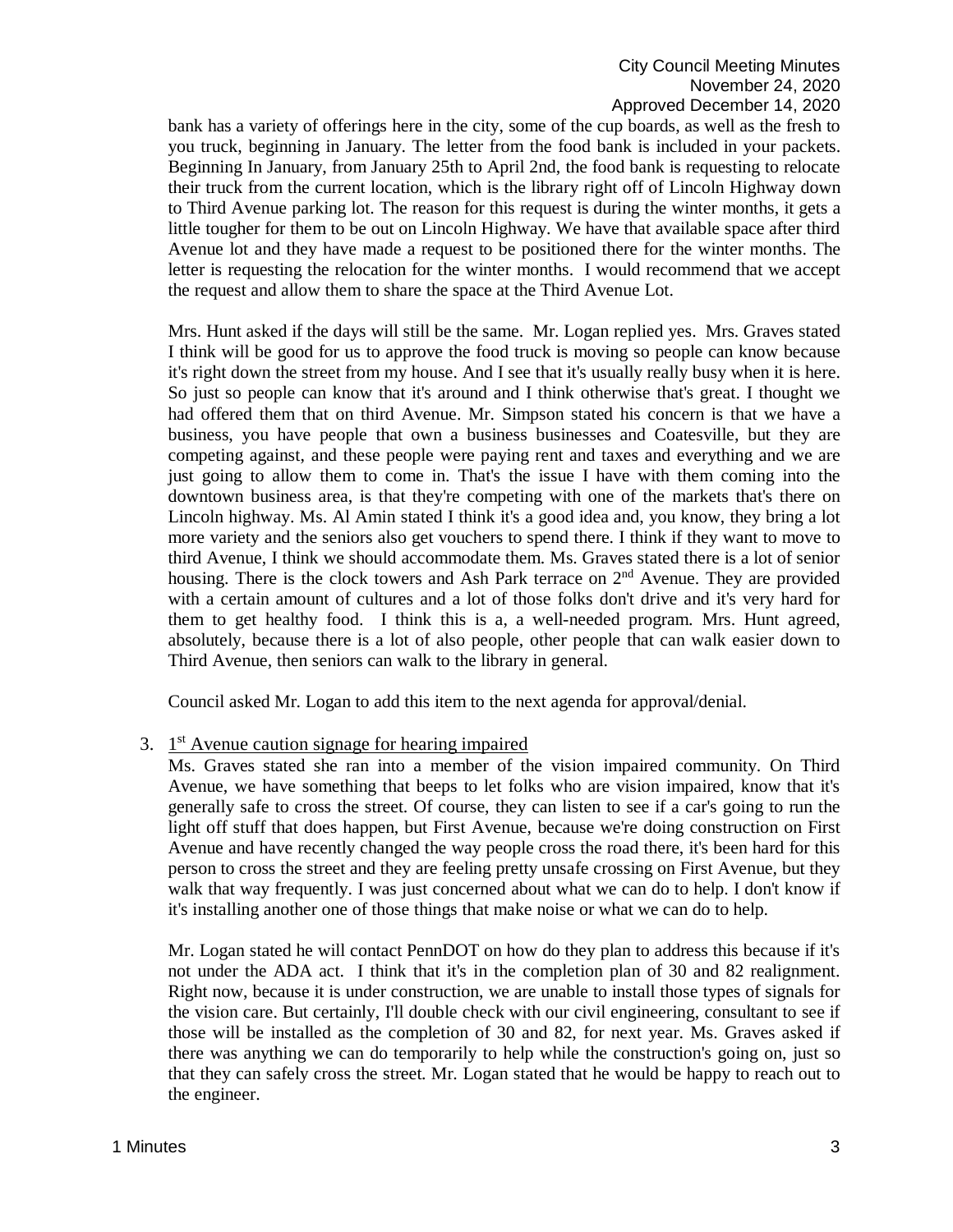## **Citizens Hearings – Regular Action Items Only (3 Minutes)**

Mr. Crosby stated he just wanted to make myself available if there was any further questions regarding the second vote on the DTR debt payoff, based on again, the moving target here, which is three years in the making here. We are scheduled to basically make transfer at the end of the year and the funds would be dispersed to the city on the 31st of December. So just wanted to share that news with you, assuming that the vote would be affirmative again this evening.

Mrs. Hunt made a motion to close citizens' hearings on regular action items only; Ms. Al Amin seconded the motion. Motion passed 5-0.

## **Regular Action Items**

1. Receive and consider second reading and adoption an Ordinance amending Ordinance No. 1186-2002, authorizing the City of Coatesville to enter into a commitment agreement to lend up to \$500,000.00 to the Downtown Revival Limited Partnership for an Urban Renewal project subject to a promissory note and mortgage and security agreement and conditional assignment of leases and rents to the City providing for the repayment of same in forty (40) years, to authorize the City of Coatesville to enter an agreement to accept a lump sum payment of \$250,000 to satisfy the Downtown Revival Limited Partnership's debt obligation to the City of Coatesville due in 2042.

Mrs. Hunt made a motion to approve second reading and adoption an Ordinance amending Ordinance No. 1186-2002, authorizing the City of Coatesville to enter into a commitment agreement to lend up to \$500,000 to the Downtown Revival Limited Partnership for an Urban Renewal project subject to a promissory note and mortgage and security agreement and conditional assignment of leases and rents to the City providing for a repayment of same in forty (40) years, to authorize the City of Coatesville to enter an agreement to accept a lump sum payment of \$250,000 to satisfy the Downtown Revival Limited Partnership's debt obligation to the City of Coatesville due in 2042; Mr. Folks seconded the motion. Motion passed 5-0.

Mr. Verwey explained the \$250,000 will be paid prior to or at closing.

2. Receive and consider 2021 Caselle Annual Maintenance and upgrade agreement Ms. Al Amin made a motion to approve the 2021 Caselle Annual Maintenance and upgrade agreement; Mr. Folks seconded the motion. Motion passed 5-0.

Mr. Troutman explained this is a renewal for the finance software with no increase in price.

3. Receive and consider approval of the 2021 Preliminary Budget Mr. Folks made a motion to approve the 2021 Preliminary Budget; Ms. Al Amin seconded the motion. Motion passed 4-1. Ms. Graves was the dissenting vote.

Ms. Al Amin stated she was very happy with this year's budget. There is a balanced budget in every sense of the way, there was no money anticipated needed being pulled from the trust fund/rainy day fund. There is no tax increase. There were some departments that we were able to cut the budget some. And so overall, I have to say I'm very happy with it.

4. Receive and consider to accept the Chester County Economic Development Study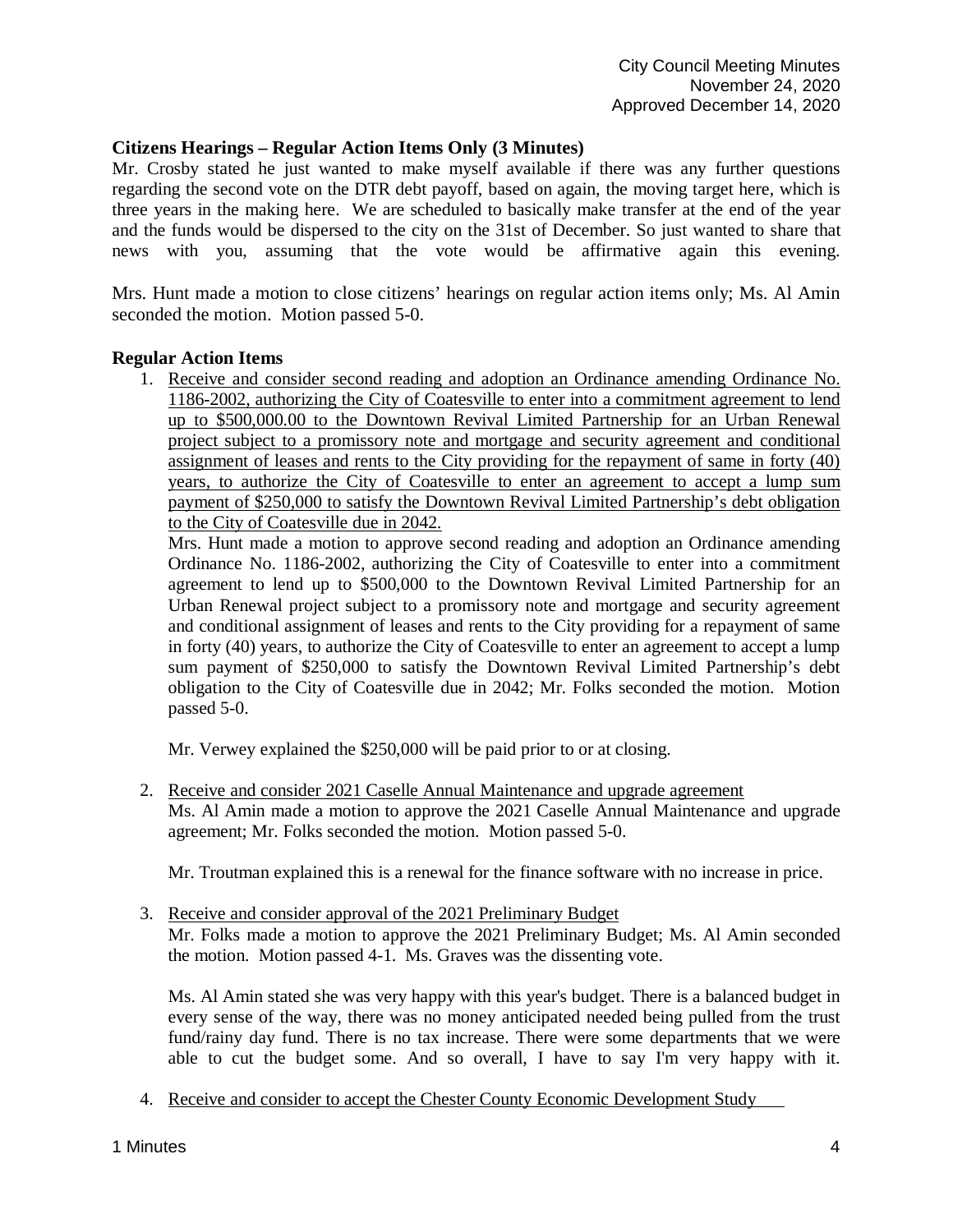Mrs. Hunt made a motion to accept the Chester County Economic Development Study; Ms. Al Amin seconded the motion. Motion passed 5-0.

Mr. Logan explained there is a letter in your packet that he will be forwarding to the planning commission, this letter is part of the acceptance space of the vision partnership program, which the City of Coatesville, South Coatesville and Valley, all 20 participated in to identifying revitalization opportunities and assets in our respective municipalities. There was a great effort that was brought together, by our project manager, and this was Sonny Huntzinger from Second Century Alliance. She put in countless hours to coordinate meetings and follow-ups, to ensure this particular study will yield some great ideas, some recommendations to each of our municipalities, on how to move forward identifying commercial opportunities or residential opportunities and to drive traffic to our communities as well. A requirement is that we adopt the final plan. And once the plan is adopted, the next step would just be a completion of particular project and then we move toward the implementation. So, this is, kind of a formality, to signify to the planning commission that we have adopted and accepted the plan. I actually sent this out to you all a couple of weeks ago. If you recall, it's in your packet, it gave you all with an overview of a lot of different areas throughout the three months of holidays. If you remember, we had a wonderful presentation on the VPP program. So, I hope you will accept and allow me to submit this letter to the Chester County planning commission

#### 5. Receive and consider TMACC contribution

Ms. Graves made a motion to approve the TMACC Contribution; Ms. Al Amin seconded the motion. Motion passed 5-0.

Mr. Logan announced in the packet is a letter from the TMACC Executive Director, Tim Phelps. Mr. Phelps has been working with the City of Coatesville along with Kraft buses and SEPTA to provide transportation for our residents as far as up to parts into the West Chester borough. Just like anything there are expenses tied to transportation, TMACC, is not insulated from any of the increases in those of fees or maintenance. This year, they have requested support from a number of municipalities, including Coatesville, and they are requesting a support in the amount of \$5,000. The monies would go towards their annual operating costs. If you look on, the third paragraph, it shows you that they received \$180,000 a year from the Chester County commissioners. Some of their advertising on the buses covers some of the shortfalls, but it really isn't enough. So this is a small drop in the bucket. I would consider in terms of supporting our transportation network here in the city of Coatesville. Just one additional comment is moving forward. We already had a meeting with Council person Graves, Vice President Green and, you know, we really are trying to identify and improve the service here in Coatesville, as we continue to grow, there's going to be a greater need for transportation, but right now, when it boils down to is ridership and, our ridership is not at the place where we can, let's say, for example, add another bus. It is something to really consider, and we are going to be going back and looking at what those expenses would be if we add an additional bus, to the routes here in Coatesville. So again, this is a, a letter request for donation of \$5,000. And, I hope Council would take this under consideration and et cetera. Ms. Graves stated anything to support our transportation system is always going to be a good thing for us to continue to support the folks, who rely on transportation to get around for opportunities for work. I think it's always good for us to support that as Mr. Logan said, it is a small, a small drop in the hat and coming up, you know, after research is done and we look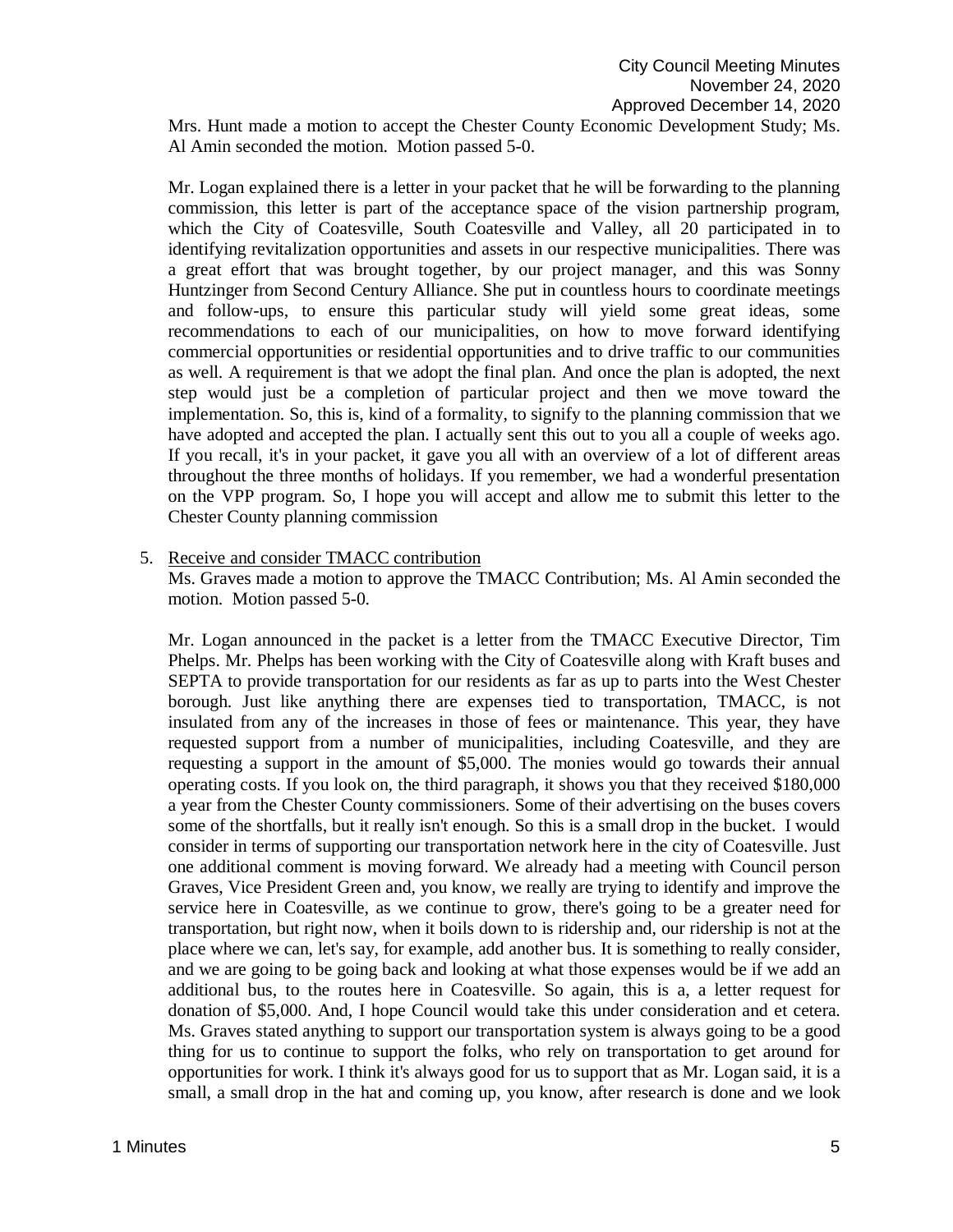# City Council Meeting Minutes November 24, 2020 Approved December 14, 2020

over things, I, at peak times, it'll be a great idea to consider, to have an additional bus route too. And I think for a lot of the people who rely on the bus as their main method of transportation, as I do having a bus come at every, half an hour will be changing, you know, game changing for a lot of people who, who either go to work an hour and a half early because they have to catch the early bus, or if they miss the bus are hourly to work or I'll have to wait an hour in the cold for a bus coming home from work or have to ride a crowded bus, especially in the time of COVID. I know we're not voting on that right now, but I do think that that's a great idea to consider and was very happy with the call we had with TMACC. I do think it's a great idea to pay some dues towards our public transportation. I will hope the County, will help us out and do the same if we do need an additional bus. Mr. Simpson added that he was also on that phone call and if you know the public transportation in Chester County, particularly on this end of the County is a nightmare. We have surrounding counties, Lancaster County has their own authority. Berks County has authority, Montgomery, Delaware, Chester County. We use SEPTA and SEPTA refuses to bring the bus service out here. And I think what we need to do is we need to really have a longer and lengthier discussions with our County commissioners, because, we're the wealthiest County in Pennsylvania, and we probably have the most insignificant public transportation of any other County with our citizenship and the amount of money that we have in this County. And it's a shame, but, I support that we give, I think it's a good idea that we give them some money if they're asking for a donation. So, I also support it.

#### 6. Receive and consider promotion of two part time officers to full time

Mr. Folks made a motion to approve the promotion of Officers Timothy Kimmerle and Alejandro Ortiz from part time to full time; Mrs. Hunt seconded the motion. Motion passed 4-1. Ms. Graves was the dissenting vote.

Ms. Al Amin asked this is actually replacing two full-time officers, one that went to another police department, and the one that went out permanently on a non-work related injury, is that correct? Mr. Logan replied that's correct. This is not increasing our compliment. Just maintaining our compliment with the two existing vacancies. As you mentioned, one was created by a non-service-related disability, retirement, and the other vacancy was created when an officer accepted a position with a neighboring department. So this will allow us to maintain our current staffing, no increase to our budget for this year or for 2021, in effect it will reduce our budget because we're replacing senior officers with first year officers, which will lower or overall costs for manpower. And we are obligated by the cops grant and by the union contract to maintain the number of officers. That's why you are promoting these two part-time officers. Yes, that is correct. Chief announced the two officers that we are recommending to be promoted tonight are Timothy and Kemmerle, who was hired on March 5, 2019, as a part-time officer and Alejandro Ortiz who was hired on August 6, 2019 as a part-time officer. They both were hired through the Civil Service process, passed a rigorous background, have served well as part-time officers for the city. We make our recommendations from part-time to full-time. We sit down and discuss it with all of our supervisors. And both of these officers were unanimous recommendations to fill the two existing, uh, full-time vacancies.

Mr. Folks made a motion to close action items only; Mrs. Hunt seconded the motion. Motion passed 5-0.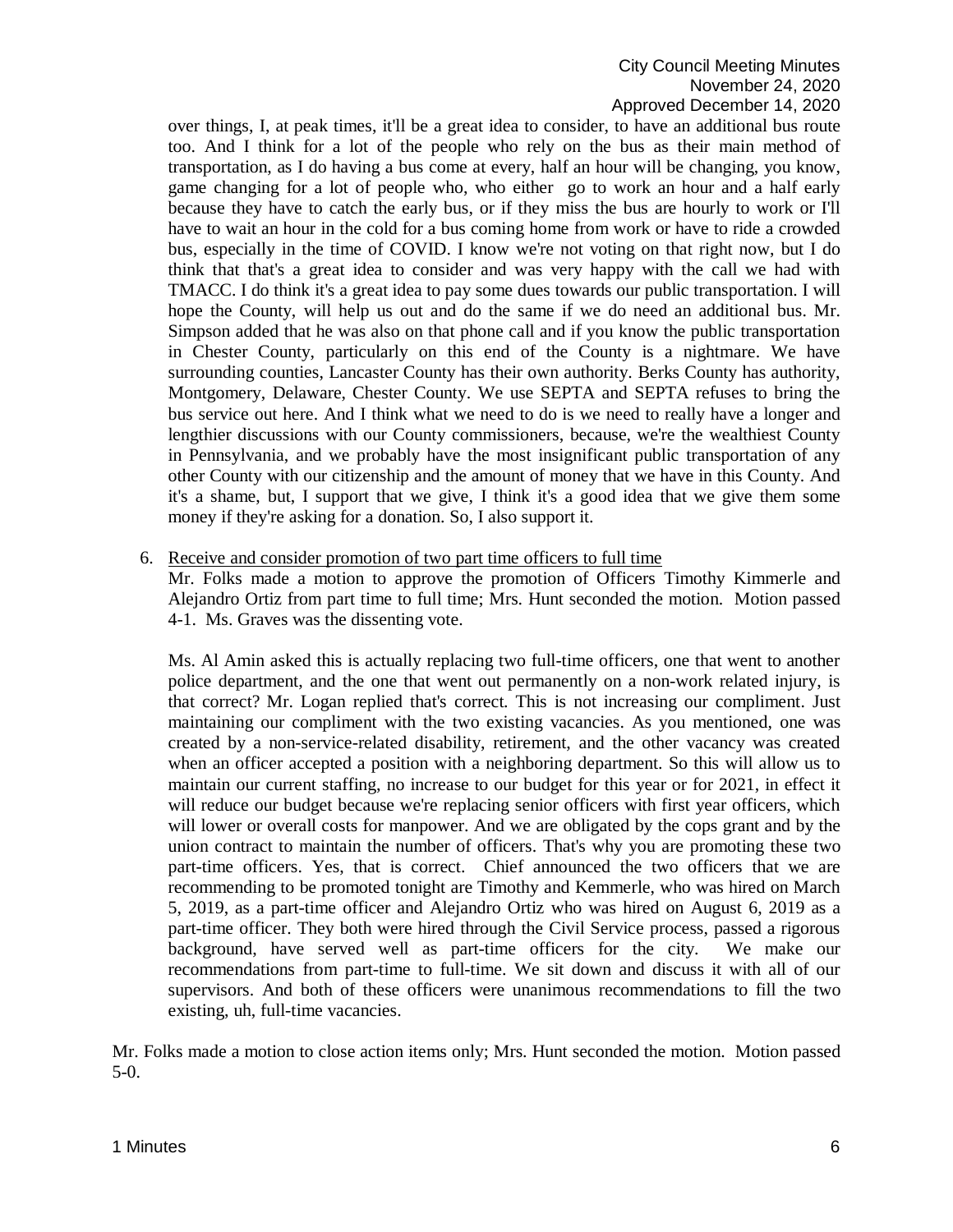## **Reports**

1. Solicitor

Mr. Verwey announced he:

- Working on issues related to city improvements
- Working on contracting issues related to those doing work for the City
- Worked on addressing Zoning issues with the City Manager
- Worked on Real Estate issues on behalf of the City

# 2. City Manager

Mr. Logan announced everyone is seeing the growth happening, in spite of COVID, there's a lot of growth that's happening out in the Western region, Chester County, just a couple of numbers to remind everyone, Chester County population right now is nearly 530,000. It has a growth rate of about 0.59%, which means more than 150,000 people will be added to our population in less than 25 years. That is pretty significant. Most of that population is situated in Eastern section of the County, but the Western region is poised and we'll get ready for a tremendous kind of move in this direction. I said it before, I'll continue to say a lot of things are going to be heading West.

One of the things that is great for the City to be in a position of having, is the Federal Opportunity Zone Program, that program has sparked and launched a number of projects throughout the City. The City has for qualified opportunities on tracks and some of the individuals have landed here on site here. I'm just going to kind of give you a quick rundown of who they are. Many of you have heard about the one 190 projects on West Lincoln Highway, Sue Springsteen is the managing partner and co-founder and has basically kicked off the Opportunity Zone. I think targeted for a Q1 completion and then rooting for her to make it a deadline. We call it the innovation center and it will offer entrepreneurs, and others like an environment to grow their businesses from concept to commercialization. Sue Springsteen's also working with our school district to help young people in system related activity, as well as identify job pipelines for those individuals who are interested in like manufacturing and technology. So, we're very excited about that project.

Mark Sherman, some of you may know him, he is the owner of the midway, which is a 68,000 square foot, which used to be a warehouse at 139 East Chestnut Street. Mr. Sherman, works with individuals that are looking to acquire space and he builds to spec, he is really coming into the City investing in it. Matter of fact, I saw him this past weekend, working on the roof, with permits and he was just, he's all in. So, we're very excited to have him here working with this partner Lane and developing the City and adding their vision to a new economy here in the City of Coatesville. DEPG is moving on East Lincoln highway.

The Streetscape project is underway for approximately half a block on East Lincoln Highway on the South side, starting at first Avenue right up to maybe 132 East Lincoln Highway, which used to be the old YMCA, so that's the first phase of our streetscape. The concrete has already been poured, with weather permitting, we should see a full complete, completion of that particular project by December. I'm going to say December 11th.

And then moving on to the train station, The City of Coatesville has been waiting for new train station for more than 20 years. It's finally coming. We have, in addition to the train station plans for 480 parking space garages, that will provide plenty of parking spaces for our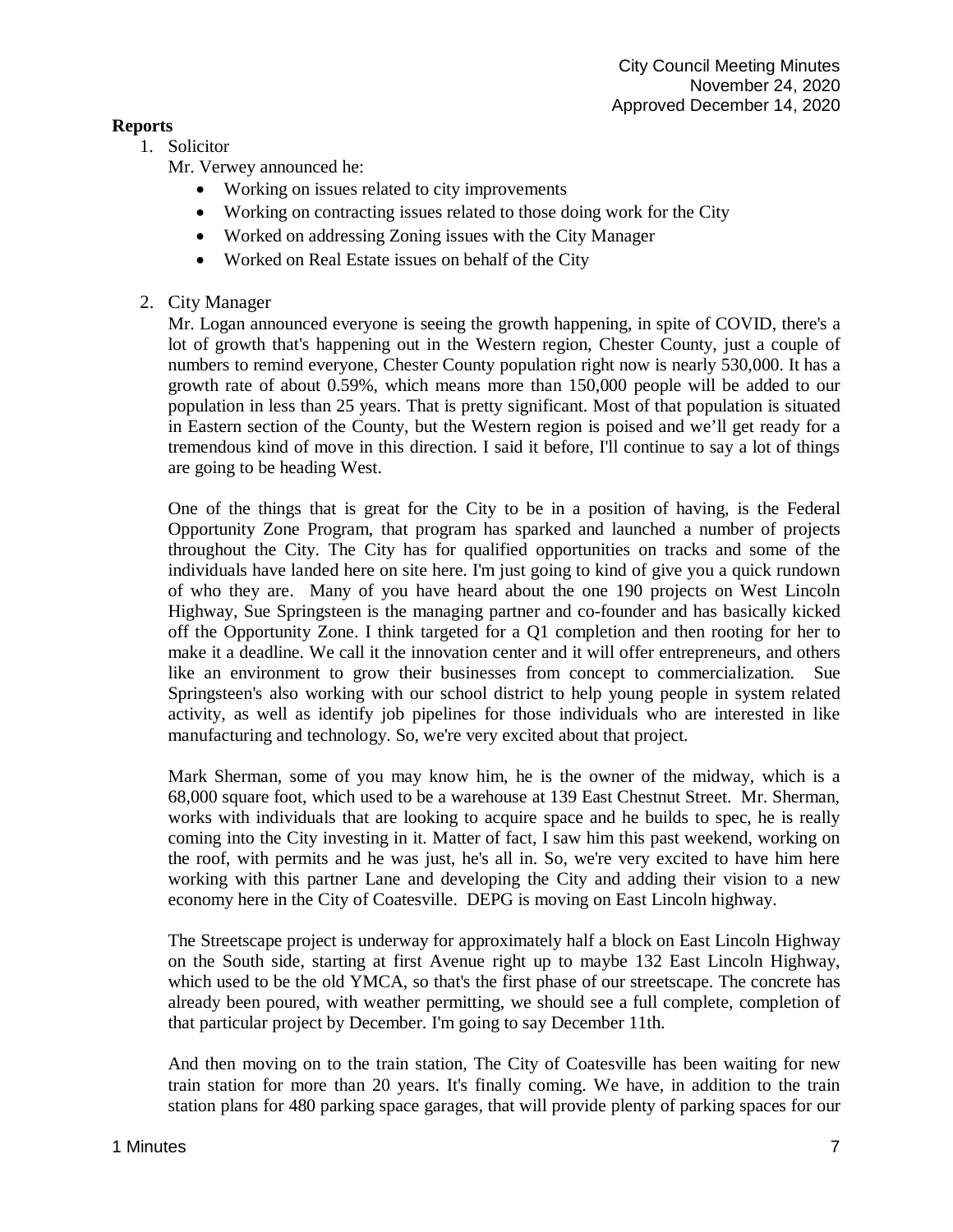commuters, as well as some commercial residential parking spaces for plan development that will be adjacent to the garage itself. I want to just say, the individuals that are working on this project include, the Redevelopment Authority, Sonny Huntzinger, once again, has been really lending a helping hand in bringing sometimes a unruly group of individuals together to have these meetings along with Amtrak, Pennoni, Bernard, and a host of other stakeholders that are really supporting this project and making sure that it happens.

- 3. I also want to just mention, our new grant consultant, Colleen Terry who is responsible for helping us secure more than \$15 million in projected cost for the garage. We haven't achieved it yet. We are getting closer with our outreach and engagement on the state and federal level. So, we're very excited as we move forward on the development of the garage. We recently completed the VPP study in partnership with Valley, and South Coatesville. This is to coordinate a strategy to attract businesses and generate jobs. Thanks to Valley and South Coatesville for their leadership and completing this process.
- 4.
- 5. I mentioned at our last meeting that United Safety launched an educational program, with some of the students or many of the students here in Coatesville. On November  $17<sup>th</sup>$ , we had an opportunity zone, a zoom, which provided an update of what's going on in the opportunities. In spite of COVID, we hosted 68 viewers, with a diverse panel of investors, stakeholders, and City leaders sharing recent updates on the activity. If you missed it, you can watch it on the City's, YouTube channel. And all you do is you go on YouTube and you type in a City of Coatesville
- 6.
- 7. The Episcopal Church of Trinity will be hosting a holiday breakfast on December 12th from 9 am to noon. On December  $12<sup>th</sup>$  from 5:30 to 7:30 pm, the City will have a tree in Gateway Park. This is the "Light of the Night", Coatesville tree lighting event sponsored by Elite Therapy Solutions and their friends, including CYI, Parks and Recreation Commission, Second Century Alliance, Coatesville Senior Center, Harrison Senior Center, Synergy, Chesco Holistic Care Hospitals, Coatesville Area School District and last but not least the City of Coatesville. Once again, social Distance events. They are all taking precautions necessary to ensure that people are six feet apart, wearing masks, but it promises to be a nice event. And we hope those individuals who are here in the community will be able to see a wonderful tree lighting event on December 12<sup>th</sup>.
- 8.
- 9. The last thing, that's COVID, the City of Coatesville, as well as surrounding communities. We are spiking at a rate that is very, very alarming. We've all heard the news that families are kind of reevaluating, rethinking how they're spending the holidays. You know, as much as we all want to be with our loved ones, we just got to think about this one. This is only one day out of the year that we may have to do this. Be careful, we may not see each other until next year. Please wear a mask. If you're going to visit relatives, you know, you may have to cut your visits for 30 minutes, you know, and that's unfortunate, but that that's the reality of our cases and the City Codes, but we are at 398, less than a week ago. We were at maybe 340. I think that was my last report. So, we have spiked, and less than a week to 398. So please, if you can wear a mask and that you don't like to, but you know, it just, it saves lives. It reduces the risk and it keeps us all around so we can see each other next year. There are some testing sites. Unfortunately, the testing site here in Coatesville has closed. I hope it's just a temporary close, but now all of the sites for the rest of this week are at the government service building. That's 601 Westtown Road in West Chester. And that's Monday, Tuesday, Wednesday, again, that's Monday, Tuesday, Wednesday only. You can go and get tested. You should register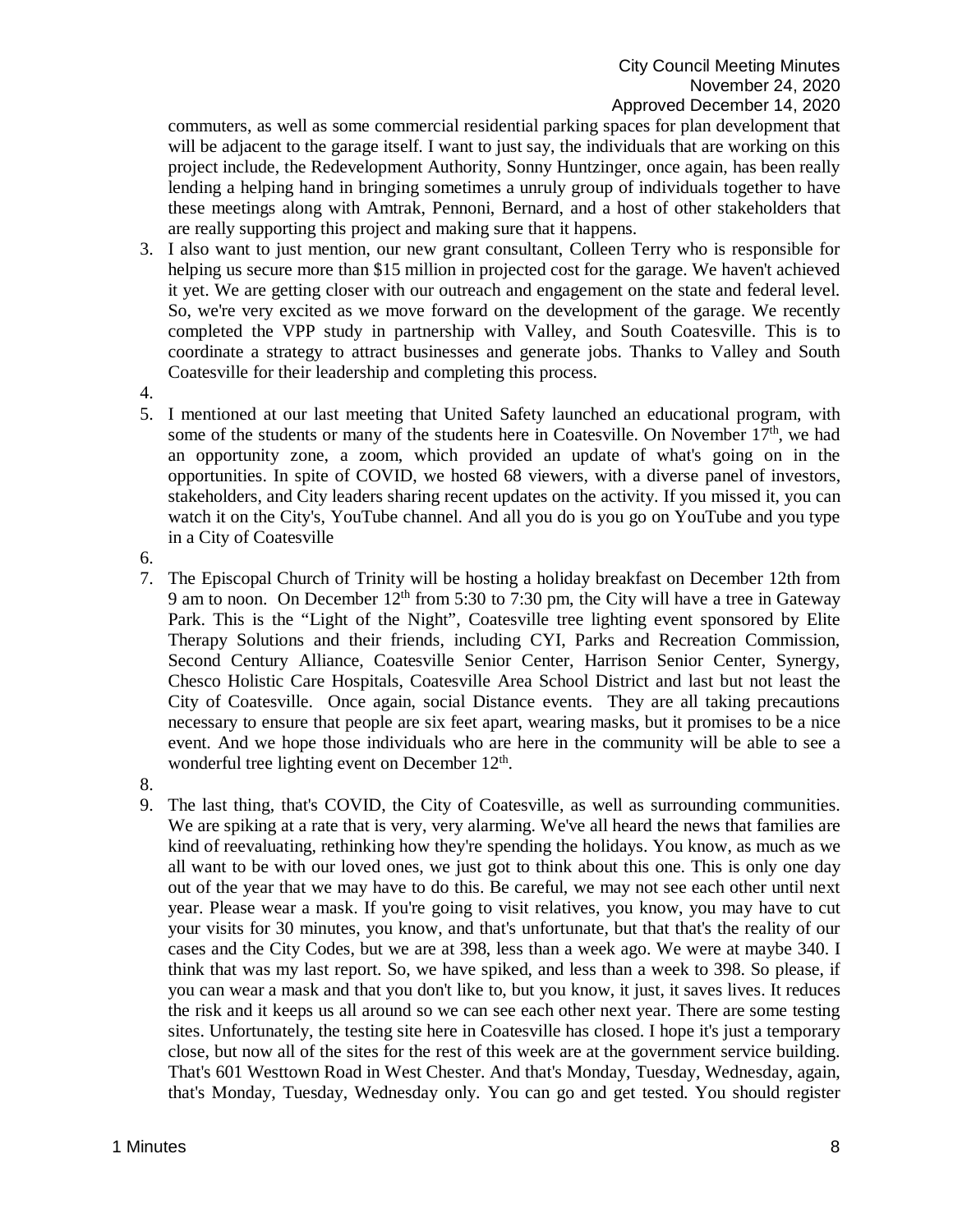online and the hours are from 9 am to 3:30 pm. If you haven't been tested, if you're home suffering from the flu, you're not sure what you have, please go get tested, protect your family, protect your friends, protect yourself. And with that, thank you, council members.

10. Finance Director

Mr. Troutman announced there are two topics for this evening.

- The first is the actual financials through the first 10 months as a year we have completed. Each of the four major funds is favorable to budget for the expenditures. Three of the four have net surpluses. The only one that isn't is the capital reserve, which I've commented on throughout the year, that it has an intentional deficit, because of the stoppage of all the projects citywide, and we're able to pay for those expenditures that are continuing within that fund out of cash reserves. That's intentional deficit, if you will.
- The second comment, I would make is as a reminder for regarding unpaid real estate taxes or solid waste fees, any of them that are not paid by December 31 will roll over and become delinquent on January one. And typically, there's an influx of people paying their taxes or their fees in late December. We would encourage everybody to the extent possible to factor in potential postal delays so that they can in fact make sure they get to Keystone collections earlier in December so that they are able to be treated as paid in the current year with that.

## **Citizens Hearings Non-Agenda Items Only (3 Minutes)**

There were no citizens comments at this time.

Ms. Al Amin made a motion to close citizens' hearings on non-agenda items only; Ms. Graves seconded the motion. Motion passed 5-0.

## **Special Events**

There were no special events at this time.

## **Council Comments**

Ms. Graves thanked everybody for tuning in on YouTube and of everyone who rewatched It. And now everyone who joined into meeting to take care of city business tonight. I just want to say for everyone who celebrates, a happy holiday weekend and to make sure that everybody is being safe, make sure you wear your mask, make sure that you are adhering to social distance, saying if you absolutely do have to see your family in person, make sure you're just being safe. There are some alternative ways that I've seen popping up, like people having Thanksgiving over zoom and cooking in their own home, spreading infectious disease during an epidemic is a tradition, basically as old as Thanksgiving itself. I think it's a tradition that we should leave in the 17th century, quite frankly, because since then, we've learned more about how disease is spread and we are in the middle of a global pandemic. So, I would just implore everyone to be careful because it's going to be a nationwide, super spreader of it. So, if you do go out and even if you do go out and responsibly, spend time with family, I would suggest that when you're finished to come home quarantine and then try to get tested as soon as possible to make sure that if you did get sick, you didn't spread it. And of course, talk to your doctor about that because, I'm no doctor. Bye everyone, have a great weekend, have a great holiday weekend, you know, just enjoy time off. I know that's one thing is people, people who are working class, people just like enjoy your time off that's few and far between for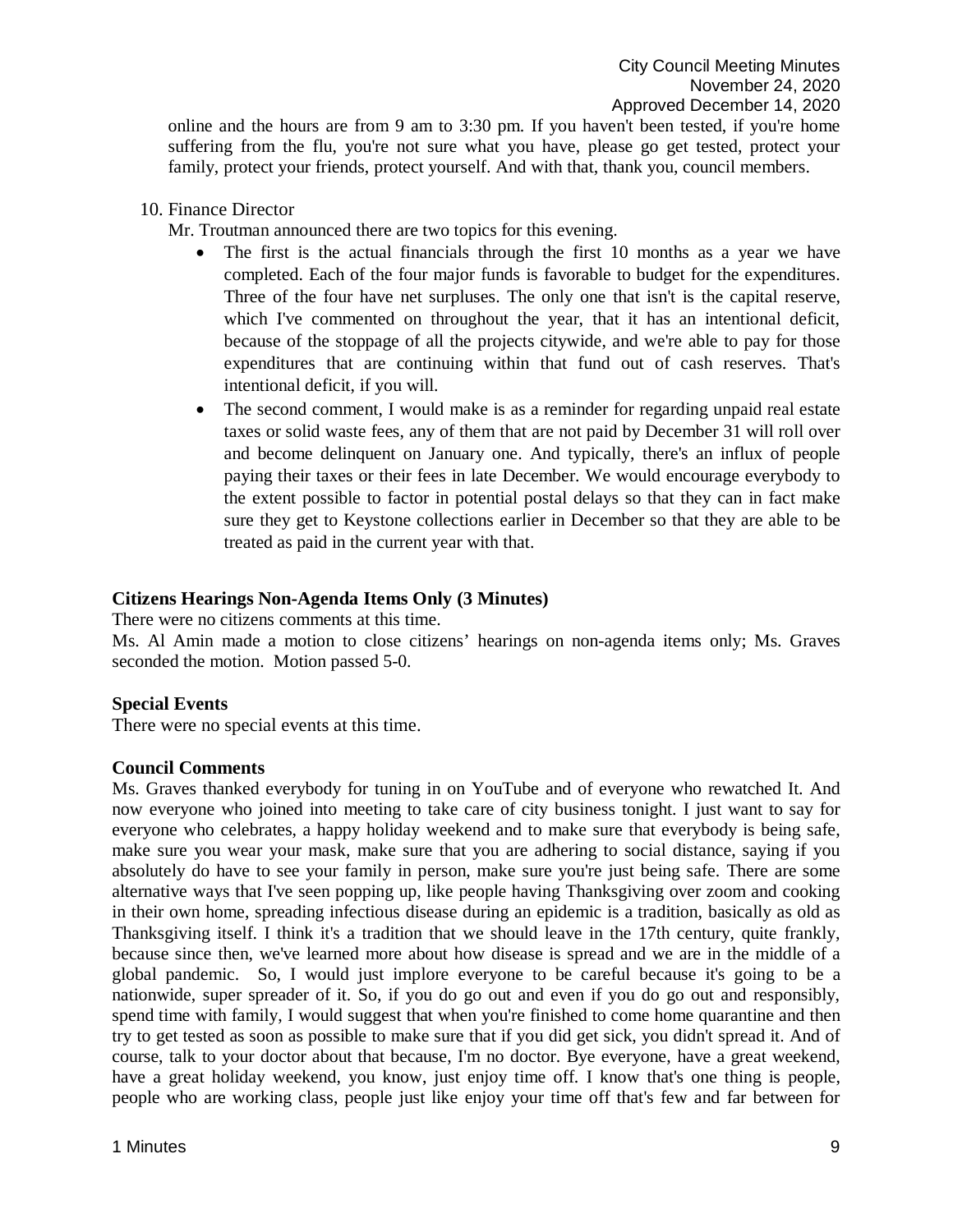retail workers, I'm sure that you guys are going to be super busy on black Friday. So, yeah, lots of our solidarity with retail workers this year at work in black Friday during a global pandemic, probably a lot of people without hazard pay. Thank you guys, and have a great night.

Mr. Folks sent a shout out to prosper bank. They had a Ribbon Cutting. I just want to give them a shout out. Um, very nice over there. Shout out to the Western Chamber, their luncheon, very nice, very good job. Thanks for inviting me. To the residents, the holidays, don't relax yourself. The County has, "simply just wear it' masks. You know, you get cold with, by being in and around your family. So, zoom Thanksgiving instead of being in the ICU on Christmas. So, this is real, take care of yourself and happy holidays. Thank you. Have a good night. Thank you.

Ms. Al Amin thanked everybody for joining us tonight. I want to thank all of the city staff for all their hard work. There're some exciting things happening in Coatesville. I know it seems like it's been forever, but things take time and we are moving forward. I want to concur with Mr. Folks, the County has a very simple phrase, "simple wear a mask." I think we all need to do that over the weekend. Like Mr. Logan said, now today we stand at 398 cases over the weekend. We went up 31 cases, and I'm sure it's going to go higher. Like the folks that were tested yesterday, their tests won't be back for a few days. And so when their tests comes back, if they're positive, that will be added to today's or yesterday's date, whatever date they got tested on and the folks that are asymptomatic, they're not doing it intentionally, but they're passing it to others. The others that are getting it may not necessarily be asymptomatic and may become very sick. I have loved ones as we speak right now that have it. There's a lot of folks in Coatesville that have it. And so, you know, if you have to forgo one particular day or one event that I think it's a very small price to pay, to continue to have your loved ones around you. I just hope everybody has a very safe and happy Thanksgiving, cook at home and celebrate it with those that reside in the household with you and everybody else, FaceTime them, call them, do a zoom, whatever it is that you need to do, but let's keep ourselves safe and everybody else. Thanks everybody and have a good night.

Mrs. Hunt wished everyone a good evening and thanked everyone for joining in and hanging out with us a little bit tonight. I want to thank our city staff as well, Mr. Logan, Mr. Troutman, and your team for the awesome job you did with presenting us such a great budget for this year. Mr. Verwey always for your legal advice, we thank you. Chief, I just thank you for the job with our department and they represent you and I'm just thankful for all that you put into it. No one is perfect. You're going to have ups and downs regardless, but thank you for all that you do. I want to encourage everyone to please, please, please stay safe, wear your mask because we do not know how this virus just filters in, but believe me, it's real. So, please wear your mask. Please keep your distances. And if at all possible adhere to the guidelines that are being set forth. It is not always good for any business to have to say, we have to close at this time of day. We can only have 10 people. We can only have 25 people, but if it means saving a life and keeping people safe in the end, it is worth it. So please just be careful, be safe this holiday, share love, share love daily with your family, with your friends. We always target certain days, such as Thanksgiving and Christmas to show an abundance of love and that's all great, but let's do it every day. And then if we have to skip one day because of something like this to keep us safe, it's not quite as bad again. I just want to thank everyone. Thank you for hanging out. Love to you all be safe and God bless you all. Thank you. Last Thursday, my women's group, along with MCDC, we sponsored the Turkey giveaway for the city and I just want to thank all of you, my colleagues, you came by, you donated turkeys and we were able to donate over 300 turkeys to different families in the community. And it's because of, I put the plea out, but you responded and we thank you so much for all that you've done to help families. And then today I came